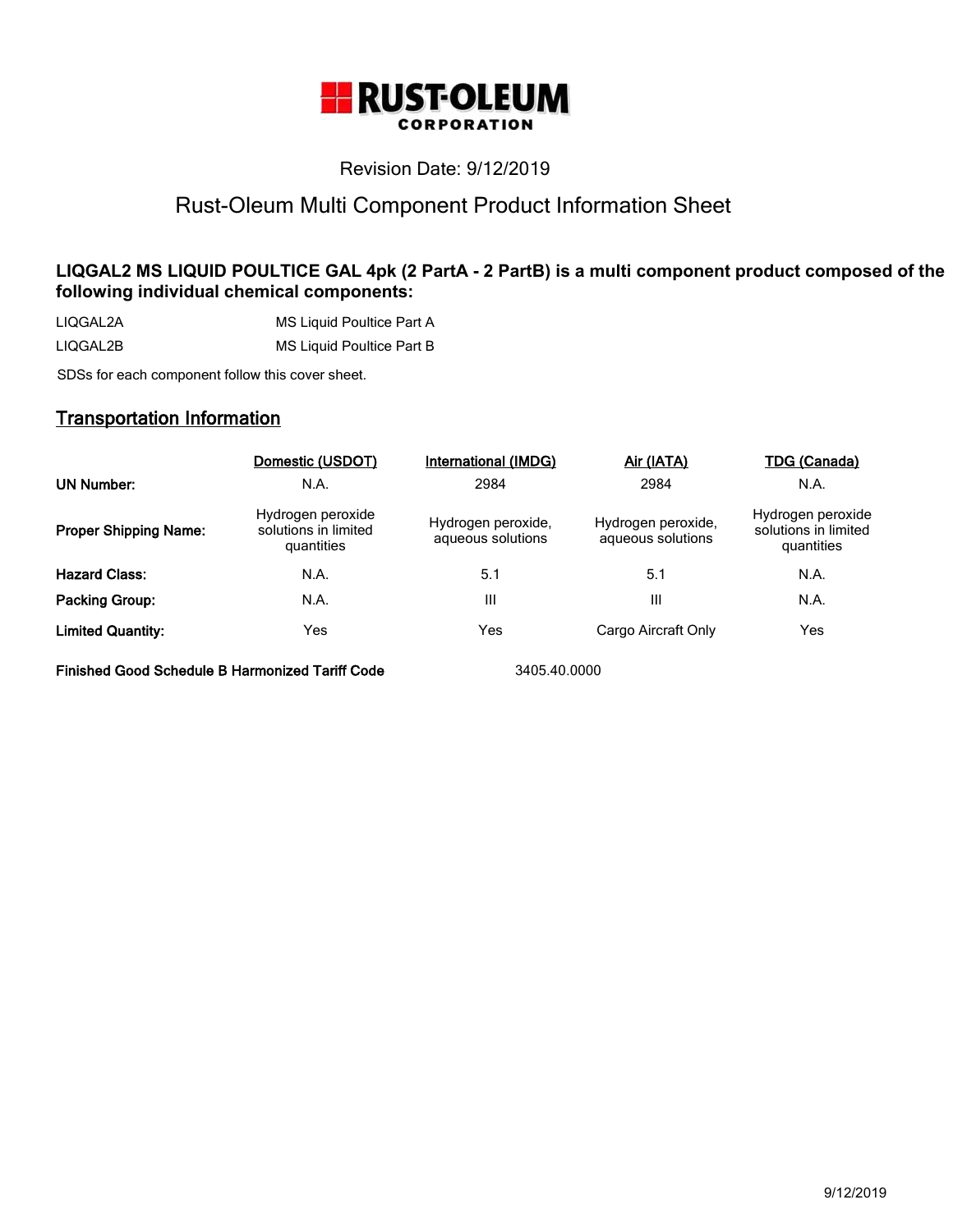# Safety Data Sheet



### **1. Identification Product Name:** MS Liquid Poultice Part A **Revision Date:** 8/3/2018 **Product Identifier:** LIQGAL2A **Supercedes Date:** New SDS **Recommended Use:** Porous material/Grout cleaner **Supplier:** Rust-Oleum Corporation 11 Hawthorn Parkway Vernon Hills, IL 60061 USA **Manufacturer:** Rust-Oleum Corporation 11 Hawthorn Parkway Vernon Hills, IL 60061 USA **Preparer:** Regulatory Department **Emergency Telephone:** 24 Hour Hotline: 847-367-7700

# **2. Hazard Identification**

### **Classification**

**Symbol(s) of Product**



**Signal Word** Danger

### **Possible Hazards**

5% of the mixture consists of ingredient(s) of unknown acute toxicity.

### **GHS HAZARD STATEMENTS**

| STOT, single exposure, category 3, RTI | H335 | May cause respiratory irritation.        |
|----------------------------------------|------|------------------------------------------|
| Skin Corrosion, category 1             | H314 | Causes severe skin burns and eye damage. |

### **GHS LABEL PRECAUTIONARY STATEMENTS**

| P <sub>271</sub> | Use only outdoors or in a well-ventilated area.                                                                                     |
|------------------|-------------------------------------------------------------------------------------------------------------------------------------|
| P304+P340        | IF INHALED: Remove person to fresh air and keep comfortable for breathing.                                                          |
| P403+P233        | Store in a well-ventilated place. Keep container tightly closed.                                                                    |
| P405             | Store locked up.                                                                                                                    |
| P501             | Dispose of contents/container in accordance with local, regional and national regulations.                                          |
| P260             | Do not breathe dust/fume/gas/mist/vapors/spray.                                                                                     |
| P <sub>264</sub> | Wash hands thoroughly after handling.                                                                                               |
| P280             | Wear protective gloves/protective clothing/eye protection/face protection.                                                          |
| P301+P330+P331   | IF SWALLOWED: Rinse mouth. Do NOT induce vomiting.                                                                                  |
| P303+P361+P353   | IF ON SKIN (or hair): Take off immediately all contaminated clothing. Rinse skin with water/<br>shower.                             |
| P305+P351+P338   | IF IN EYES: Rinse cautiously with water for several minutes. Remove contact lenses, if present<br>and easy to do. Continue rinsing. |
| P310             | If exposed immediately call a POISON CENTER or doctor/physician.                                                                    |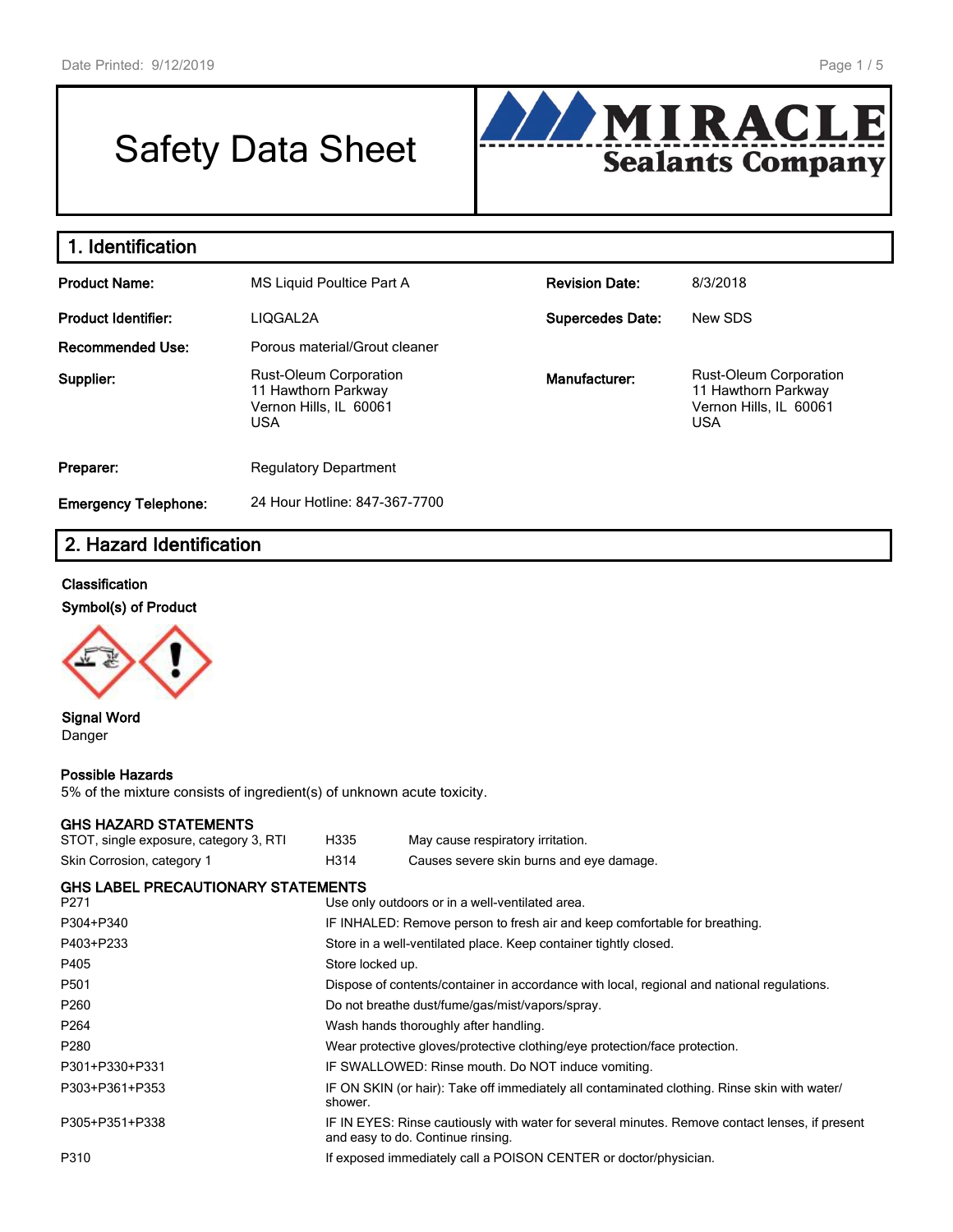# **3. Composition / Information On Ingredients**

### **HAZARDOUS SUBSTANCES**

| <b>Chemical Name</b>            | CAS-No.    | <u>Wt.%</u><br>Range | <b>GHS Symbols</b> | <b>GHS Statements</b> |
|---------------------------------|------------|----------------------|--------------------|-----------------------|
| Monoethanolamine                | 141-43-5   | 2.5-10               | GHS05-GHS06        | H302-311-314-332-335  |
| C9-C11 Alcohols Ethoxylated     | 68439-46-3 | 2.5-10               | GHS05-GHS07        | H302-315-318          |
| Ethylene Glycol Monobutyl Ether | 111-76-2   | 2.5-10               | GHS07              | H302-312-315-319-332  |

# **4. First-Aid Measures**

**FIRST AID - EYE CONTACT:** Immediately flush eyes with plenty of water for at least 15 minutes holding eyelids open. Get medical attention. Do NOT allow rubbing of eyes or keeping eyes closed.

**FIRST AID - SKIN CONTACT:** Wash skin with soap and water. Remove contaminated clothing. Get medical attention if irritation develops or persists. Immediately flush skin with plenty of water for at least 15 minutes while removing clothing. Get medical attention immediately. Wash clothing separately before reuse. Destroy contaminated shoes.

**FIRST AID - INHALATION:** Remove to fresh air. If not breathing, give artificial respiration. If breathing is difficult, give oxygen. Get immediate medical attention. Do NOT use mouth-to-mouth resuscitation. If you experience difficulty in breathing, leave the area to obtain fresh air. If continued difficulty is experienced, get medical assistance immediately.

**FIRST AID - INGESTION:** If swallowed, do not induce vomiting. If victim is conscious and alert, give 2 to 4 cupfuls of water or milk. Call a physician or poison control center immediately. Never give anything by mouth to an unconscious person. Treat symptomatically and supportively. Do not induce vomiting unless advised by a physician. Call nearest Poison Control Center or Physician immediately.

# **5. Fire-Fighting Measures**

**EXTINGUISHING MEDIA:** Alcohol Film Forming Foam, Carbon Dioxide, Dry Chemical, Dry Sand, Water Fog

**UNUSUAL FIRE AND EXPLOSION HAZARDS:** No unusual fire or explosion hazards noted. Keep containers tightly closed.

**SPECIAL FIREFIGHTING PROCEDURES:** Containers can rupture and release highly toxic material if exposed to heat. Substance is non-combustible but reacts with many metals to form explosive hydrogen gas. Use water spray to keep fire-exposed containers cool. Containers may explode when heated.

**Special Fire and Explosion Hazard (Combustible Dust):** No Information

# **6. Accidental Release Measures**

**STEPS TO BE TAKEN IF MATERIAL IS RELEASED OR SPILLED:** Avoid runoff into sewers and waterways. Provide ventilation and approach spill from upwind using proper personal protective equipment as indicated in Section 8. Carefully neutralize spill with sodium bicarbonate (NaHCO3). Dispose of according to local, state (provincial) and federal regulations. Do not incinerate closed containers. Contain spilled liquid with sand or earth. DO NOT use combustible materials such as sawdust.

# **7. Handling and Storage**

**HANDLING:** Wash thoroughly after handling. Wash hands before eating. Remove contaminated clothing and launder before reuse. Use only with adequate ventilation. Follow all SDS and label precautions even after container is emptied because it may retain product residues. Avoid breathing fumes, vapors, or mist. Avoid contact with eyes, skin and clothing.

**STORAGE:** Store in a dry, well ventilated place. Keep container tightly closed when not in use.

**Advice on Safe Handling of Combustible Dust:** No Information

### **8. Exposure Controls / Personal Protection**

| l Chemical Name  | CAS-No.  | Weight %<br>Less Than | <b>ACGIH TLV-</b><br>TWA | <b>ACGIH TLV-</b><br><b>STEL</b> | <b>OSHA PEL-TWA</b> | <b>OSHA PEL-</b><br><b>CEILING</b> |
|------------------|----------|-----------------------|--------------------------|----------------------------------|---------------------|------------------------------------|
| Monoethanolamine | 141-43-5 | 10.0                  | ppm د                    | 6 ppm                            | , ppm               | N.E.                               |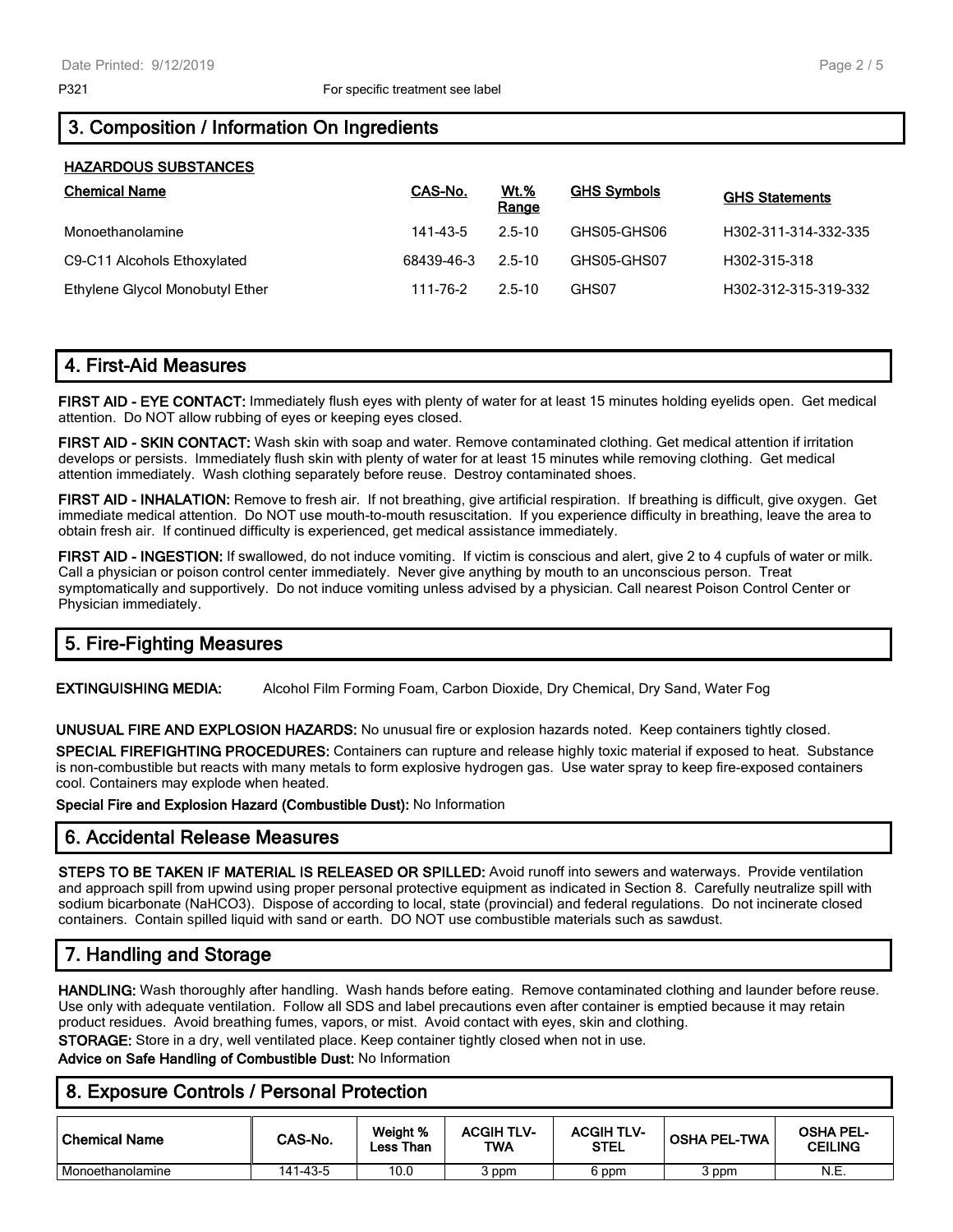| C9-C11<br>Alcohols Ethoxylated     | 68439-46-3 | 10.0 | ᠃           | N<br>. . ∟.                      | N<br>. | N.E.  |
|------------------------------------|------------|------|-------------|----------------------------------|--------|-------|
| Ethylene Glycol Monobutyl<br>Ether | 1-76-2     | 10.0 | ົ<br>20 ppm | $\overline{\phantom{a}}$<br>N.E. | 50 ppm | IN.E. |

### **PERSONAL PROTECTION**

**ENGINEERING CONTROLS:** Use process enclosures, local exhaust ventilation, or other engineering controls to control airborne levels below recommended exposure limits. Provide general dilution of local exhaust ventilation in volume and pattern to keep TLV of hazardous ingredients below acceptable limits. Prevent build-up of vapors by opening all doors and windows to achieve crossventilation.

**RESPIRATORY PROTECTION:** A respiratory protection program that meets OSHA 1910.134 and ANSI Z88.2 requirements must be followed whenever workplace conditions warrant a respirator's use.

**SKIN PROTECTION:** Use gloves to prevent prolonged skin contact. Use impervious gloves to prevent skin contact and absorption of this material through the skin. Nitrile or Neoprene gloves may afford adequate skin protection.

**EYE PROTECTION:** Use safety eyewear designed to protect against splash of liquids.

**OTHER PROTECTIVE EQUIPMENT:** Refer to safety supervisor or industrial hygienist for further guidance regarding types of personal protective equipment and their applications.

**HYGIENIC PRACTICES:** Wash thoroughly with soap and water before eating, drinking or smoking. Remove contaminated clothing immediately and launder before reuse.

**Engineering Measures for Combustible Dust:** No Information

# **9. Physical and Chemical Properties**

| Appearance:                 | Liguid                      | <b>Physical State:</b>            | Liguid       |
|-----------------------------|-----------------------------|-----------------------------------|--------------|
| Odor:                       | Amine                       | <b>Odor Threshold:</b>            | N.E.         |
| <b>Specific Gravity:</b>    | 0.995                       | pH:                               | N.A.         |
| Freeze Point. °C:           | N.D.                        | Viscosity:                        | N.D.         |
| <b>Solubility in Water:</b> | Slight                      | Partition Coefficient, n-octanol/ |              |
| Decompostion Temp., °C:     | N.D.                        | water:                            | N.D.         |
| Boiling Range, °C:          | $100 - 256$                 | Explosive Limits, vol%:           | $5.5 - 17.0$ |
| Flammability:               | Does not Support Combustion | Flash Point, °C:                  | 94           |
| <b>Evaporation Rate:</b>    | Slower than Ether           | Auto-ignition Temp., °C:          | N.D.         |
| <b>Vapor Density:</b>       | Heavier than Air            | <b>Vapor Pressure:</b>            | N.D.         |
|                             |                             |                                   |              |

(See "Other information" Section for abbreviation legend)

# **10. Stability and Reactivity**

**CONDITIONS TO AVOID:** Avoid contact with metals.

**INCOMPATIBILITY:** Product slowly corrodes copper, aluminum, zinc, and galvanized surfaces. Incompatible with strong oxidizing agents, strong acids and strong alkalies.

**HAZARDOUS DECOMPOSITION:** Decomposition produces hydrogen chloride, chlorine and hydrogen gases.

**HAZARDOUS POLYMERIZATION:** Will not occur under normal conditions.

**STABILITY:** This product is stable under normal storage conditions.

# **11. Toxicological Information**

**EFFECTS OF OVEREXPOSURE - EYE CONTACT:** Substance causes severe eye irritation. Injury may be permanent.

**EFFECTS OF OVEREXPOSURE - SKIN CONTACT:** Severely irritating; may cause permanent skin damage.

**EFFECTS OF OVEREXPOSURE - INHALATION:** Harmful if inhaled. High gas, vapor, mist or dust concentrations may be harmful if inhaled. Avoid breathing fumes, spray, vapors, or mist. High vapor concentrations are irritating to the eyes, nose, throat and lungs.

**EFFECTS OF OVEREXPOSURE - INGESTION:** Corrosive and may cause severe and permanent damage to mouth, throat and stomach. Substance may be harmful if swallowed.

**EFFECTS OF OVEREXPOSURE - CHRONIC HAZARDS:** Repeated exposure to low concentrations of HCl vapor or mist may cause bleeding of nose and gums.

**PRIMARY ROUTE(S) OF ENTRY:** Eye Contact, Ingestion, Inhalation, Skin Absorption, Skin Contact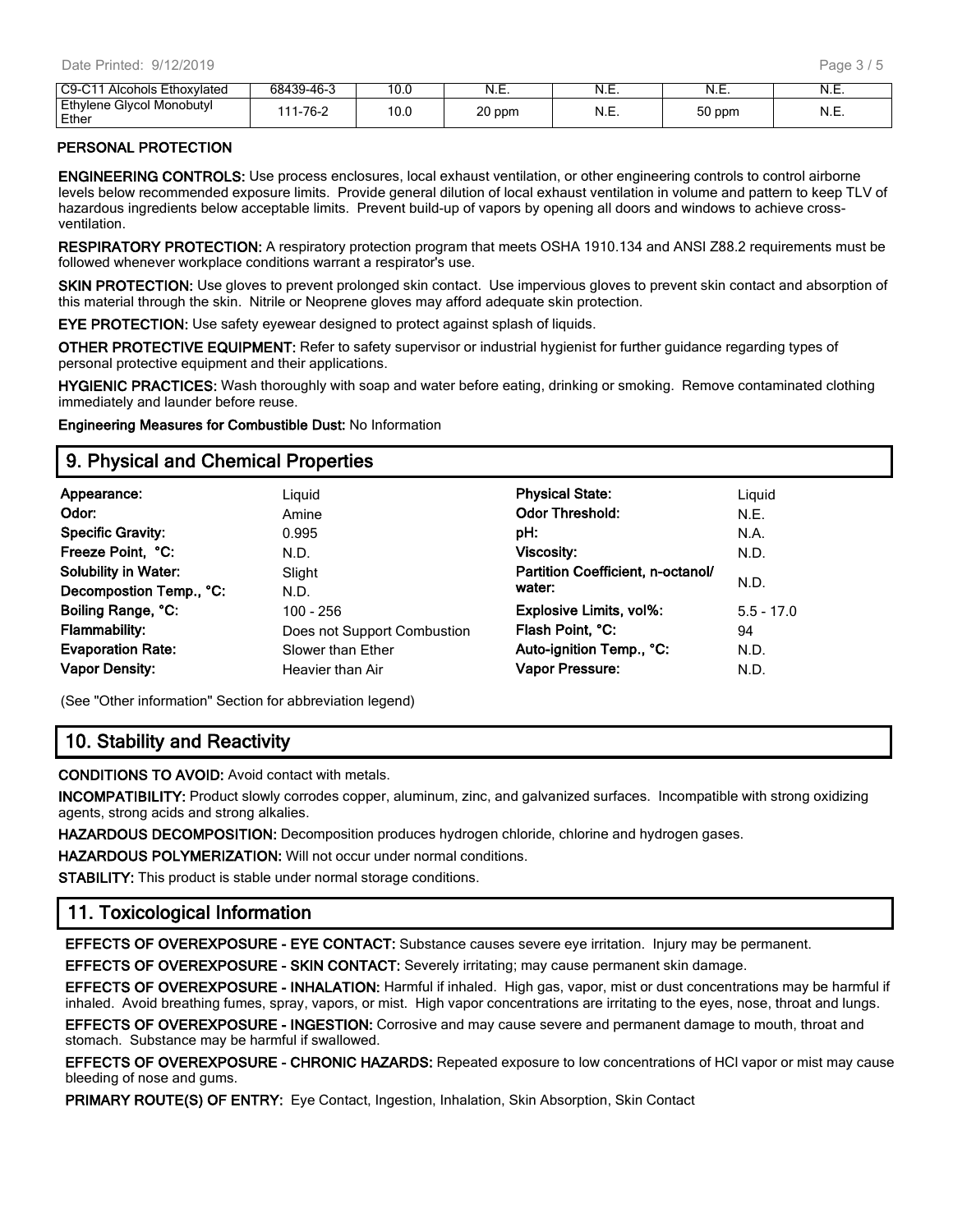#### **ACUTE TOXICITY VALUES**

**The acute effects of this product have not been tested. Data on individual components are tabulated below:**

| <u>CAS-No.</u> | <b>Chemical Name</b>            | Oral LD50      | Dermal LD50        | Vapor LC! |
|----------------|---------------------------------|----------------|--------------------|-----------|
| 141-43-5       | Monoethanolamine                | 1720 mg/kg Rat | 1000 mg/kg Rabbit  | N.E.      |
| 68439-46-3     | C9-C11 Alcohols Ethoxylated     | 1400 mg/kg Rat | N.E.               | N.E.      |
| 111-76-2       | Ethylene Glycol Monobutyl Ether | 470 mg/kg Rat  | 1,060 mg/kg Rabbit | 1 mg/L    |

**Casary CASE-No. 2018 IDENSITY CONTROLLY CONTROLLY AREA DETERMINATION CONTROLLY AREA DETAILS AND RESPONDENCE OF A LOCAL DETAILS AND RESPONDENCE OF A LOCAL DETAILS AND RESPONDENCE OF A LOCAL DETAILS AND RESPONDENCE OF A LOC** 

N.E. - Not Established

# **12. Ecological Information**

**ECOLOGICAL INFORMATION:** Product is a mixture of listed components.

### **13. Disposal Information**

**DISPOSAL INFORMATION:** Dispose of material in accordance to local, state, and federal regulations and ordinances. Do not allow to enter waterways, wastewater, soil, storm drains or sewer systems. RCRA Hazardous Waste: This material, when discarded or disposed of, could be a hazardous waste according to federal regulations (40 CFR 261) due to the characteristic of corrosivity (D002). Check state and local regulations for disposal requirements. Chemical additions, processing or otherwise altering this material may make the waste management information presented in this SDS incomplete, inaccurate, or otherwise inappropriate.

### **14. Transport Information**

|                              | Domestic (USDOT)                           | <b>International (IMDG)</b> | Air (IATA)            | <b>TDG (Canada)</b>                        |
|------------------------------|--------------------------------------------|-----------------------------|-----------------------|--------------------------------------------|
| <b>UN Number:</b>            | N.A.                                       | 2491                        | 2491                  | N.A.                                       |
| <b>Proper Shipping Name:</b> | Corrosive liquids in<br>limited quantities | Ethanolamine solution       | Ethanolamine solution | Corrosive liquids in<br>limited quantities |
| <b>Hazard Class:</b>         | N.A.                                       | 8                           | 8                     | N.A.                                       |
| <b>Packing Group:</b>        | N.A.                                       | III                         | III                   | N.A.                                       |
| <b>Limited Quantity:</b>     | Yes                                        | Yes                         | Cargo Aircraft Only   | Yes                                        |

### **15. Regulatory Information**

### **U.S. Federal Regulations:**

### **CERCLA - SARA Hazard Category**

This product has been reviewed according to the EPA 'Hazard Categories' promulgated under Sections 311 and 312 of the Superfund Amendment and Reauthorization Act of 1986 (SARA Title III) and is considered, under applicable definitions, to meet the following categories:

Skin Corrosion or Irritation, Specific target organ toxicity (single or repeated exposure)

#### **Sara Section 313:**

This product contains the following substances subject to the reporting requirements of Section 313 of Title III of the Superfund Amendment and Reauthorization Act of 1986 and 40 CFR part 372:

### **Chemical Name CAS-No.**

| Ethylene Glycol Monobutyl Ether | 111-76-2 |
|---------------------------------|----------|

#### **Toxic Substances Control Act:**

This product contains the following chemical substances subject to the reporting requirements of TSCA 12(b) if exported from the United States:

No TSCA 12(b) components exist in this product.

# **U.S. State Regulations:**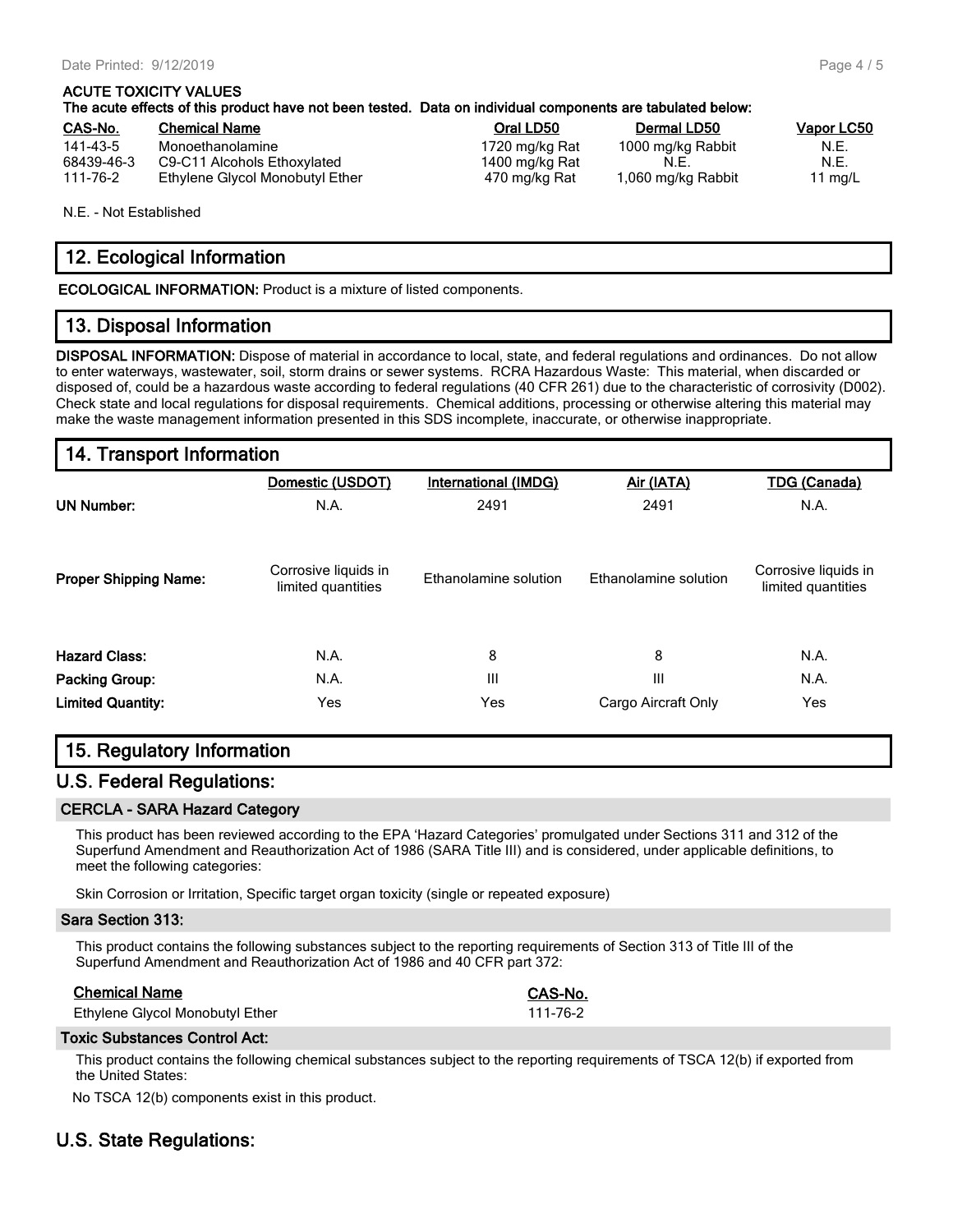#### **California Proposition 65:**

**WARNING:** No Prop. 65 warning is required.

| 16. Other Information             |                         |                      |  |                         |                          |                             |   |
|-----------------------------------|-------------------------|----------------------|--|-------------------------|--------------------------|-----------------------------|---|
| <b>HMIS RATINGS</b><br>Health:    | $2^*$                   | <b>Flammability:</b> |  | <b>Physical Hazard:</b> | $\overline{\phantom{0}}$ | <b>Personal Protection:</b> | Х |
| <b>NFPA RATINGS</b><br>Health:    | $\overline{\mathbf{2}}$ | <b>Flammability:</b> |  | Instability             | 0                        |                             |   |
| <b>Volatile Organic Compounds</b> |                         | 11.05%               |  |                         |                          |                             |   |
| <b>SDS REVISION DATE:</b>         |                         | 8/3/2018             |  |                         |                          |                             |   |
| <b>REASON FOR REVISION:</b>       |                         |                      |  |                         |                          |                             |   |

Legend: N.A. - Not Applicable, N.E. - Not Established, N.D. - Not Determined

The manufacturer believes, to the best of its knowledge, information and belief, the information contained herein to be accurate and reliable as of the date of this safety data sheet. However, because the conditions of handling, use, and storage of these materials are beyond our control, we assume no responsibility or liability for personal injury or property damage incurred by the use of these materials. The manufacturer makes no warranty, expressed or implied, regarding the accuracy or reliability of the data or results obtained from their use. All materials may present unknown hazards and should be used with caution. The information and recommendations in this material safety data sheet are offered for the users' consideration and examination. It is the responsibility of the user to determine the final suitability of this information and to comply with all applicable international, federal, state, and local laws and regulations.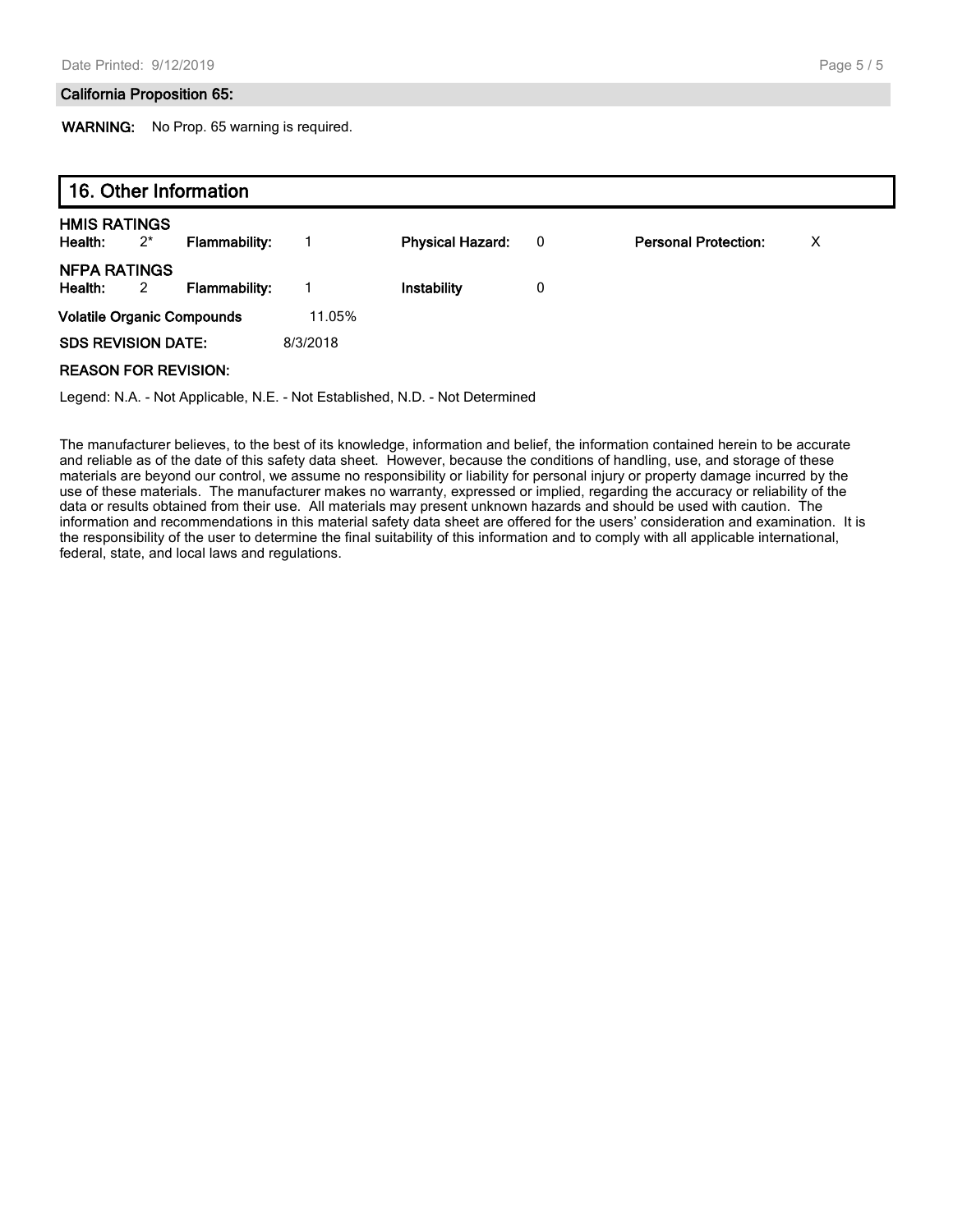# Safety Data Sheet



| 1. Identification           |                                                                                              |                         |                                                                                              |
|-----------------------------|----------------------------------------------------------------------------------------------|-------------------------|----------------------------------------------------------------------------------------------|
| <b>Product Name:</b>        | MS Liquid Poultice Part B                                                                    | <b>Revision Date:</b>   | 9/12/2019                                                                                    |
| <b>Product Identifier:</b>  | LIQGAL2B                                                                                     | <b>Supercedes Date:</b> | 8/3/2018                                                                                     |
| <b>Recommended Use:</b>     | Porous material/Grout cleaner - Activator                                                    |                         |                                                                                              |
| Supplier:                   | <b>Rust-Oleum Corporation</b><br>11 Hawthorn Parkway<br>Vernon Hills, IL 60061<br><b>USA</b> | Manufacturer:           | <b>Rust-Oleum Corporation</b><br>11 Hawthorn Parkway<br>Vernon Hills, IL 60061<br><b>USA</b> |
| Preparer:                   | <b>Regulatory Department</b>                                                                 |                         |                                                                                              |
| <b>Emergency Telephone:</b> | 24 Hour Hotline: 847-367-7700                                                                |                         |                                                                                              |

# **2. Hazard Identification**

### **Classification**

**Symbol(s) of Product**



### **Signal Word** Warning

### **GHS HAZARD STATEMENTS**

| Oxidising Liquid, category 3 | H <sub>2</sub> 72 | May intensify fire; oxidiser.  |
|------------------------------|-------------------|--------------------------------|
| Eye Irritation, category 2A  | H <sub>3</sub> 19 | Causes serious eye irritation. |

### **GHS LABEL PRECAUTIONARY STATEMENTS**

| Keep away from heat, hot surfaces, sparks, open flames and other ignition sources. No smoking.                                      |
|-------------------------------------------------------------------------------------------------------------------------------------|
| Take any precaution to avoid mixing with combustibles.                                                                              |
| Wear protective gloves/protective clothing/eye protection/face protection.                                                          |
| In case of fire: Use alcohol film forming foam, carbon dioxide, dry chemical, dry sand to extinguish.                               |
| Dispose of contents/container in accordance with local, regional and national regulations.                                          |
| Wash hands thoroughly after handling.                                                                                               |
| IF IN EYES: Rinse cautiously with water for several minutes. Remove contact lenses, if present<br>and easy to do. Continue rinsing. |
| If eye irritation persists: Get medical advice/attention.                                                                           |
|                                                                                                                                     |

# **GHS SDS PRECAUTIONARY STATEMENTS**<br>P220 Keep

Keep/Store away from clothing and other combustible materials.

# **3. Composition / Information On Ingredients**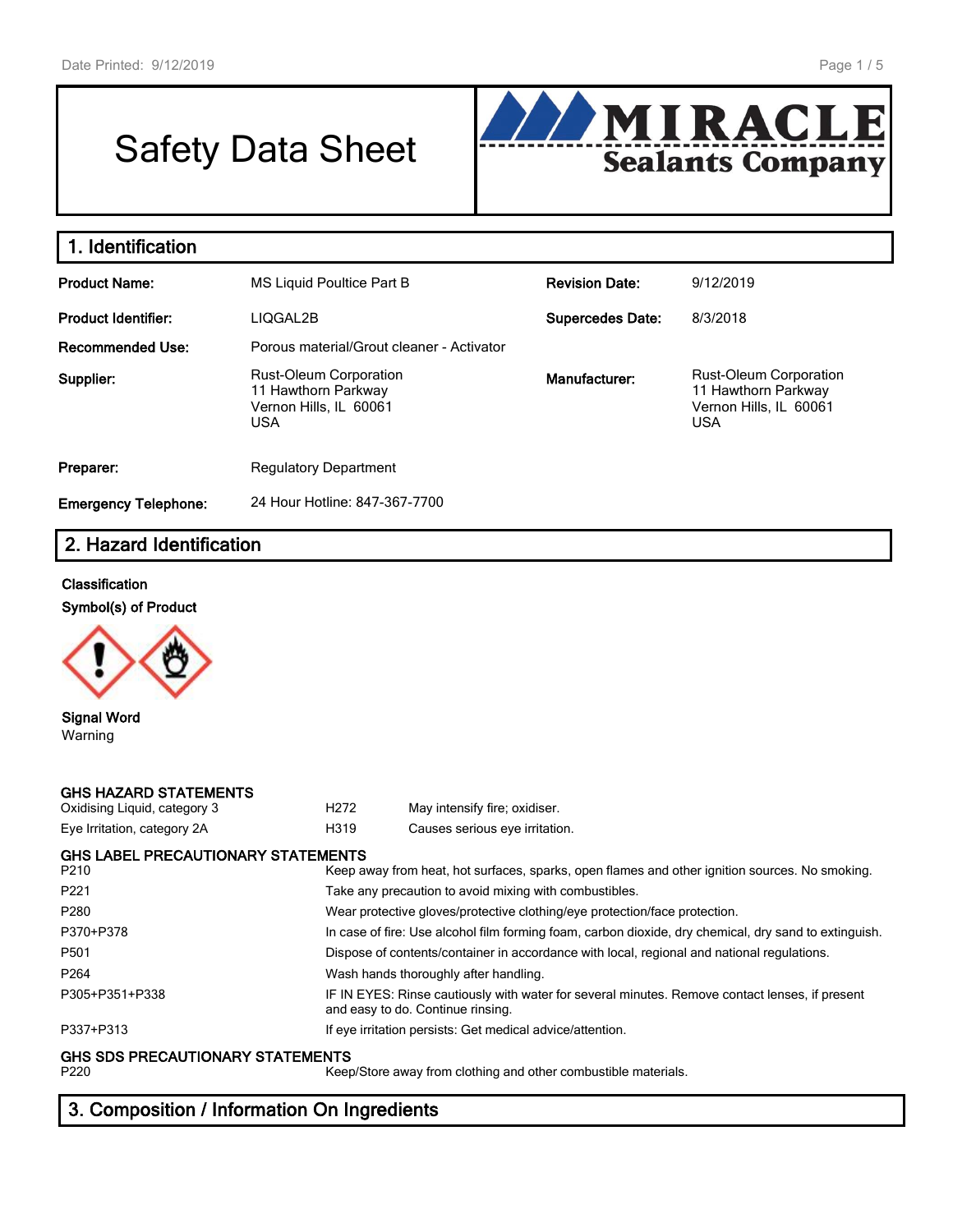#### **HAZARDOUS SUBSTANCES**

| <b>Chemical Name</b> | CAS-No.   | Wt.%<br>Range | <b>GHS Symbols</b>    | <b>GHS Statements</b>             |
|----------------------|-----------|---------------|-----------------------|-----------------------------------|
| Hydrogen Peroxide    | 7722-84-1 | $2.5 - 10$    | GHS03-GHS05-<br>GHS06 | H <sub>271</sub> -302-314-330-335 |

# **4. First-Aid Measures**

**FIRST AID - EYE CONTACT:** Immediately flush eyes with plenty of water for at least 15 minutes holding eyelids open. Get medical attention. Do NOT allow rubbing of eyes or keeping eyes closed.

**FIRST AID - SKIN CONTACT:** Wash skin with soap and water. Remove contaminated clothing. Get medical attention if irritation develops or persists.

**FIRST AID - INHALATION:** Remove to fresh air. If not breathing, give artificial respiration. If breathing is difficult, give oxygen. Get immediate medical attention. Do NOT use mouth-to-mouth resuscitation. If you experience difficulty in breathing, leave the area to obtain fresh air. If continued difficulty is experienced, get medical assistance immediately.

**FIRST AID - INGESTION:** Swallowing less than an ounce will not cause significant harm. For larger amounts, do not induce vomiting, but give one or two glasses of water to drink and get medical attention. If swallowed, rinse mouth with water. If feeling unwell, get medical attention.

# **5. Fire-Fighting Measures**

**EXTINGUISHING MEDIA:** Alcohol Film Forming Foam, Carbon Dioxide, Dry Chemical, Dry Sand, Water Fog

**UNUSUAL FIRE AND EXPLOSION HAZARDS:** No unusual fire or explosion hazards noted. Keep containers tightly closed. FLASH POINT IS TESTED TO BE GREATER THAN 200 DEGREES F.

**SPECIAL FIREFIGHTING PROCEDURES:** Water may be used to cool closed containers to prevent buildup of steam. If water is used, fog nozzles are preferred.

**Special Fire and Explosion Hazard (Combustible Dust):** No Information

### **6. Accidental Release Measures**

**STEPS TO BE TAKEN IF MATERIAL IS RELEASED OR SPILLED:** If spilled, contain spilled material and remove with inert absorbent. Dispose of contaminated absorbent, container, and unused contents in accordance with local, state, and federal regulations. Do not incinerate closed containers

# **7. Handling and Storage**

**HANDLING:** Wash thoroughly after handling. Wash hands before eating. Remove contaminated clothing and launder before reuse. Use only with adequate ventilation. Follow all SDS and label precautions even after container is emptied because it may retain product residues. Avoid breathing fumes, vapors, or mist. Avoid contact with eyes, skin and clothing.

**STORAGE:** Store in a dry, well ventilated place. Keep container tightly closed when not in use.

**Advice on Safe Handling of Combustible Dust:** No Information

# **8. Exposure Controls / Personal Protection**

| <b>Chemical Name</b> | CAS-No.   | Weight %<br>Less Than | <b>ACGIH TLV-</b><br>TWA | <b>ACGIH TLV-</b><br><b>STEL</b> | <b>OSHA PEL-TWA</b> | <b>OSHA PEL-</b><br><b>CEILING</b> |
|----------------------|-----------|-----------------------|--------------------------|----------------------------------|---------------------|------------------------------------|
| Hydrogen Peroxide    | 7722-84-1 | 10.0                  | ppm                      | N.E.                             | ppm                 | N.E.                               |

### **PERSONAL PROTECTION**

**ENGINEERING CONTROLS:** Use process enclosures, local exhaust ventilation, or other engineering controls to control airborne levels below recommended exposure limits. Prevent build-up of vapors by opening all doors and windows to achieve crossventilation.

**RESPIRATORY PROTECTION:** A respiratory protection program that meets OSHA 1910.134 and ANSI Z88.2 requirements must be followed whenever workplace conditions warrant a respirator's use.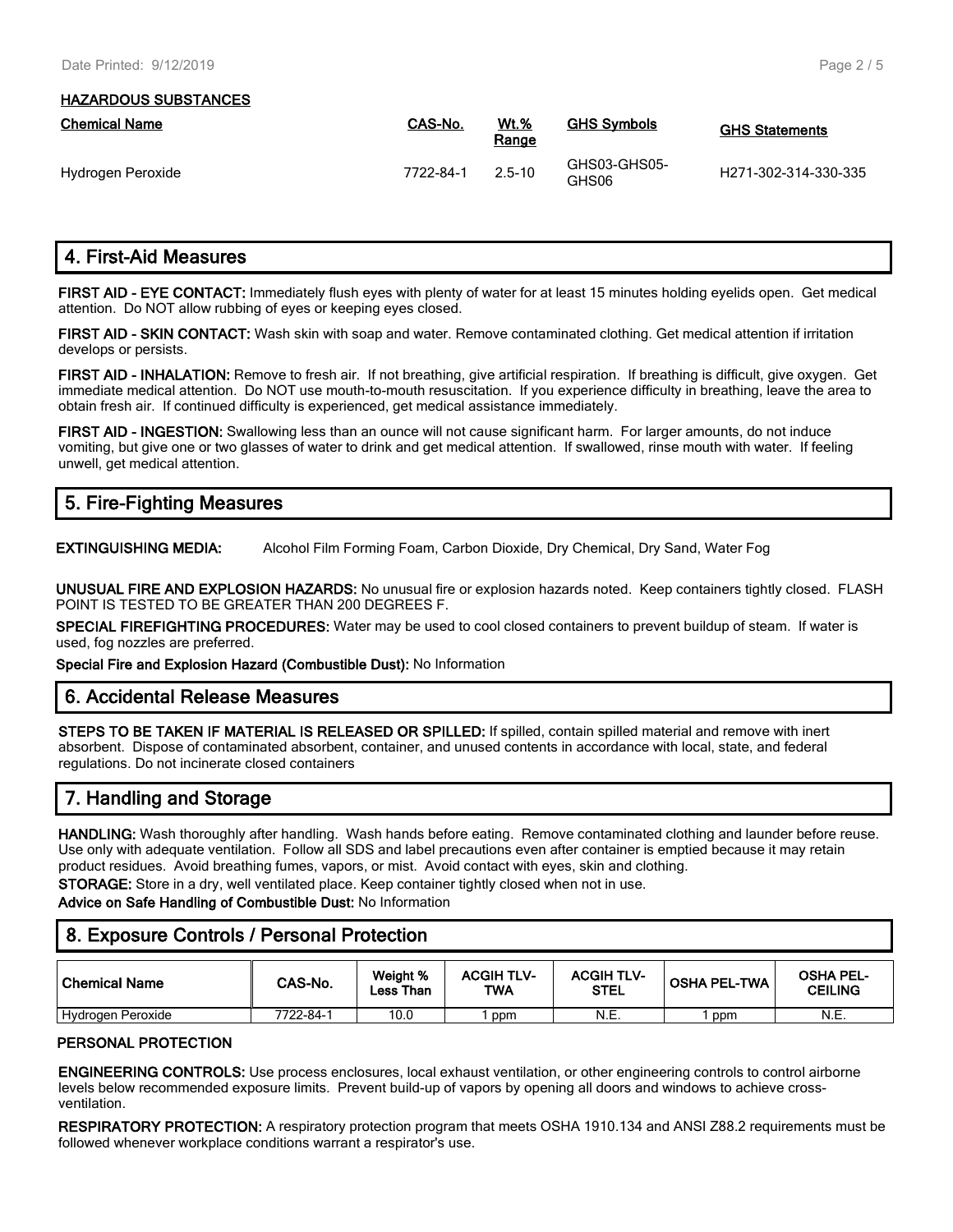**SKIN PROTECTION:** Use gloves to prevent prolonged skin contact. Nitrile or Neoprene gloves may afford adequate skin protection.

**EYE PROTECTION:** Use safety eyewear designed to protect against splash of liquids.

**OTHER PROTECTIVE EQUIPMENT:** Refer to safety supervisor or industrial hygienist for further guidance regarding types of personal protective equipment and their applications.

**HYGIENIC PRACTICES:** Wash thoroughly with soap and water before eating, drinking or smoking. Remove contaminated clothing immediately and launder before reuse.

**Engineering Measures for Combustible Dust:** No Information

### **9. Physical and Chemical Properties**

| Appearance:                 | Liguid                      | <b>Physical State:</b>            | Liguid        |
|-----------------------------|-----------------------------|-----------------------------------|---------------|
| Odor:                       | None                        | <b>Odor Threshold:</b>            | N.E.          |
| <b>Specific Gravity:</b>    | 1.027                       | pH:                               | N.A.          |
| Freeze Point, °C:           | N.D.                        | <b>Viscosity:</b>                 | N.D.          |
| <b>Solubility in Water:</b> | Slight                      | Partition Coefficient, n-octanol/ |               |
| Decompostion Temp., °C:     | N.D.                        | water:                            | N.D.          |
| Boiling Range, °C:          | $100 - 108$                 | <b>Explosive Limits, vol%:</b>    | $N.A. - N.A.$ |
| <b>Flammability:</b>        | Does not Support Combustion | Flash Point, °C:                  | 94            |
| <b>Evaporation Rate:</b>    | Slower than Ether           | Auto-ignition Temp., °C:          | N.D.          |
| <b>Vapor Density:</b>       | Heavier than Air            | <b>Vapor Pressure:</b>            | N.D.          |
|                             |                             |                                   |               |

(See "Other information" Section for abbreviation legend)

### **10. Stability and Reactivity**

#### **CONDITIONS TO AVOID:** No Information

**INCOMPATIBILITY:** Incompatible with strong oxidizing agents, strong acids and strong alkalies.

**HAZARDOUS DECOMPOSITION:** When heated to decomposition, it emits acrid smoke and irritating fumes.

**HAZARDOUS POLYMERIZATION:** Will not occur under normal conditions.

**STABILITY:** This product is stable under normal storage conditions.

### **11. Toxicological Information**

**EFFECTS OF OVEREXPOSURE - EYE CONTACT:** Irritating, and may injure eye tissue if not removed promptly.

**EFFECTS OF OVEREXPOSURE - SKIN CONTACT:** Low hazard for usual industrial handling or commercial handling by trained personnel.

**EFFECTS OF OVEREXPOSURE - INHALATION:** High gas, vapor, mist or dust concentrations may be harmful if inhaled. Avoid breathing fumes, spray, vapors, or mist.

**EFFECTS OF OVEREXPOSURE - INGESTION:** Substance may be harmful if swallowed.

**EFFECTS OF OVEREXPOSURE - CHRONIC HAZARDS:** No Information

**PRIMARY ROUTE(S) OF ENTRY:** Eye Contact, Ingestion, Inhalation, Skin Absorption, Skin Contact

#### **ACUTE TOXICITY VALUES**

**The acute effects of this product have not been tested. Data on individual components are tabulated below:**

| CAS-No.   | <b>Chemical Name</b> | Oral LD50      | Dermal LD50       | <b>Vapor LC50</b> |
|-----------|----------------------|----------------|-------------------|-------------------|
| 7722-84-1 | Hydrogen Peroxide    | 1518 mg/kg Rat | 9200 mg/kg Rabbit | 2 mg/L Rat        |

N.E. - Not Established

### **12. Ecological Information**

**ECOLOGICAL INFORMATION:** Product is a mixture of listed components.

### **13. Disposal Information**

**DISPOSAL INFORMATION:** Dispose of material in accordance to local, state, and federal regulations and ordinances.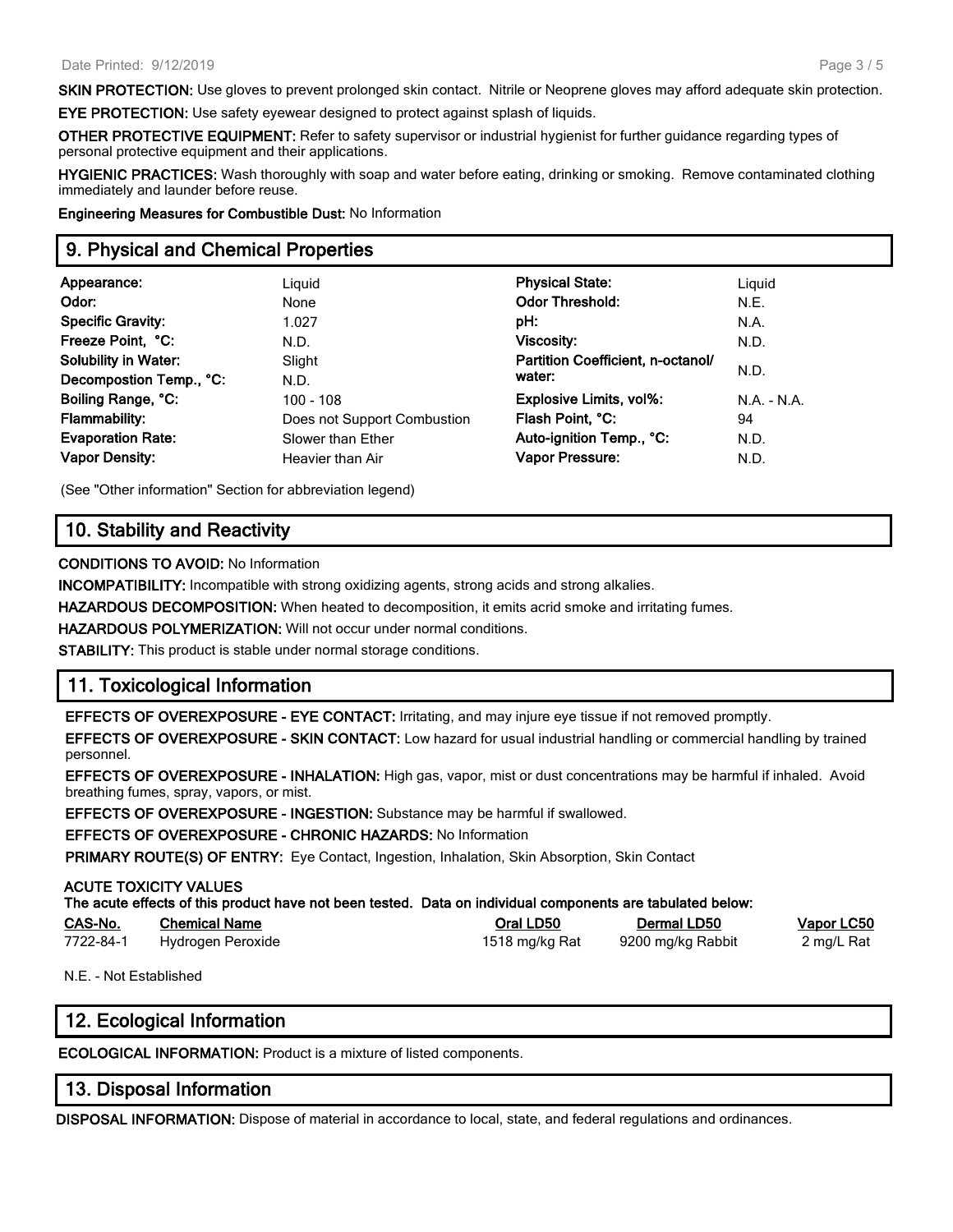# **14. Transport Information**

|                              | Domestic (USDOT)                                        | <b>International (IMDG)</b>             | Air (IATA)                              | TDG (Canada)                                            |
|------------------------------|---------------------------------------------------------|-----------------------------------------|-----------------------------------------|---------------------------------------------------------|
| <b>UN Number:</b>            | N.A.                                                    | 2984                                    | 2984                                    | N.A.                                                    |
| <b>Proper Shipping Name:</b> | Hydrogen peroxide<br>solutions in limited<br>quantities | Hydrogen peroxide,<br>aqueous solutions | Hydrogen peroxide,<br>aqueous solutions | Hydrogen peroxide<br>solutions in limited<br>quantities |
| <b>Hazard Class:</b>         | N.A.                                                    | 5.1                                     | 5.1                                     | N.A.                                                    |
| <b>Packing Group:</b>        | N.A.                                                    | Ш                                       | Ш                                       | N.A.                                                    |
| <b>Limited Quantity:</b>     | Yes                                                     | Yes                                     | Cargo Aircraft Only                     | Yes                                                     |

# **15. Regulatory Information**

### **U.S. Federal Regulations:**

### **CERCLA - SARA Hazard Category**

This product has been reviewed according to the EPA 'Hazard Categories' promulgated under Sections 311 and 312 of the Superfund Amendment and Reauthorization Act of 1986 (SARA Title III) and is considered, under applicable definitions, to meet the following categories:

Oxidizer (liquid, solid, or gas), Serious eye damage or eye irritation

### **Sara Section 313:**

This product contains the following substances subject to the reporting requirements of Section 313 of Title III of the Superfund Amendment and Reauthorization Act of 1986 and 40 CFR part 372:

No Sara 313 components exist in this product.

#### **Toxic Substances Control Act:**

This product contains the following chemical substances subject to the reporting requirements of TSCA 12(b) if exported from the United States:

No TSCA 12(b) components exist in this product.

### **U.S. State Regulations:**

#### **California Proposition 65:**

**WARNING:** Cancer and Reproductive Harm - www.P65Warnings.ca.gov.

| 16. Other Information                   |               |                                                                                                                                                                                            |                         |  |                             |   |
|-----------------------------------------|---------------|--------------------------------------------------------------------------------------------------------------------------------------------------------------------------------------------|-------------------------|--|-----------------------------|---|
| <b>HMIS RATINGS</b><br>Health:<br>$2^*$ | Flammability: |                                                                                                                                                                                            | <b>Physical Hazard:</b> |  | <b>Personal Protection:</b> | X |
| <b>NFPA RATINGS</b><br>Health:<br>2     | Flammability: |                                                                                                                                                                                            | Instability             |  |                             |   |
| <b>Volatile Organic Compounds</b>       |               | $0.00\%$                                                                                                                                                                                   |                         |  |                             |   |
| <b>SDS REVISION DATE:</b>               |               | 9/12/2019                                                                                                                                                                                  |                         |  |                             |   |
| <b>REASON FOR REVISION:</b>             |               | Substance and/or Product Properties Changed in Section(s):<br>02 - Hazard Identification<br>11 - Toxicological Information<br>15 - Regulatory Information<br>Revision Statement(s) Changed |                         |  |                             |   |